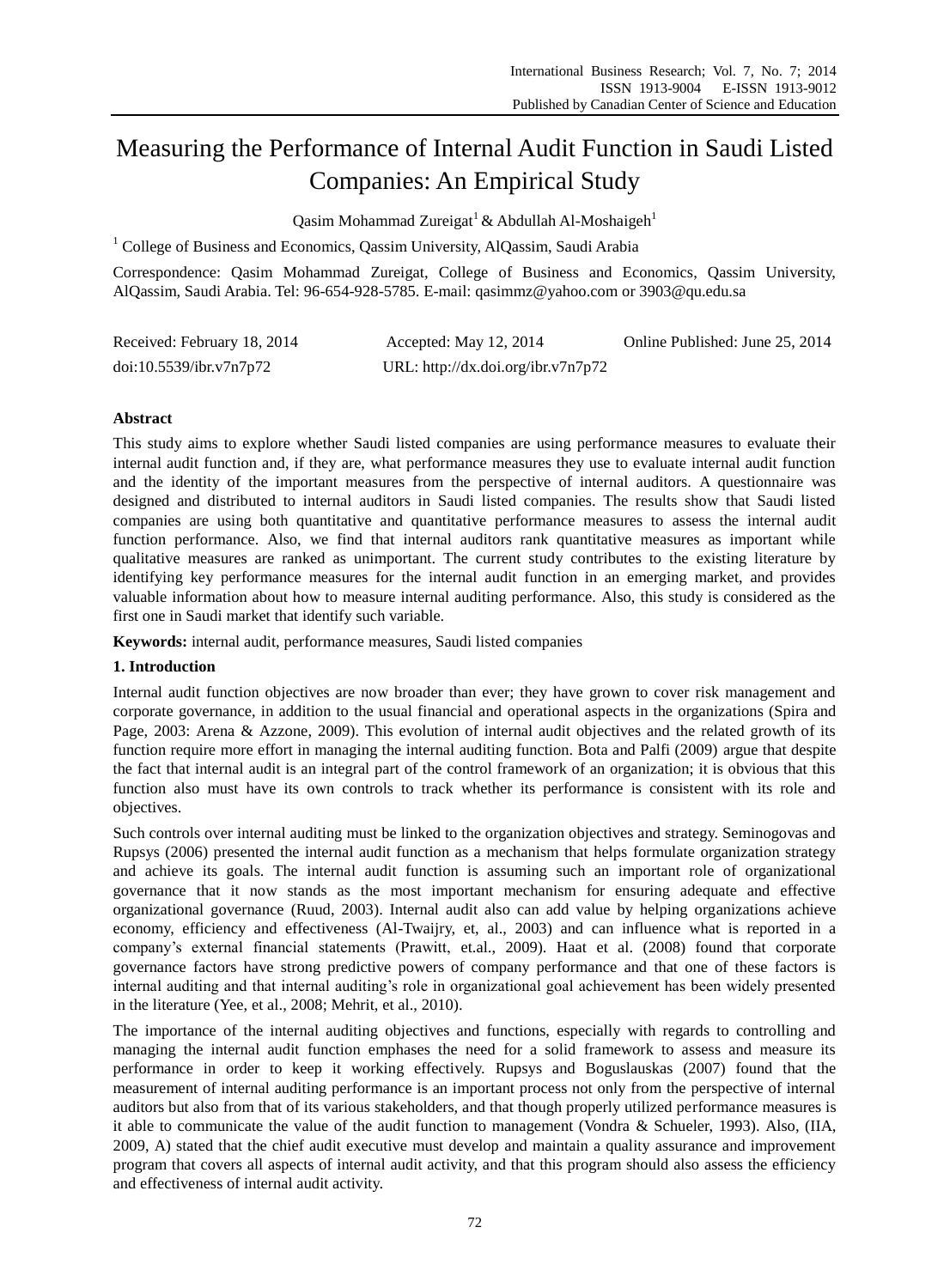The above mentioned role for internal auditing and its importance makes it a sensitive function that should be measured in order to evaluate its effectiveness and its added value to the organization. Due to the lack of research in this area, we seek to identify key performance measures that can enhance the evaluation process. The research questions in this paper are as follows: (1) Do Saudi listed companies use performance measures to evaluate internal audit function performance? (2) If so, what are the performance measures used? (3) What are the most important measures that can be used to evaluate the effectiveness of the internal audit function? These questions are asked so that we can identify the key performance measures that can measure internal audit function performance, with respect to both quantitative and qualitative performance measures of internal auditing.

On one hand, this paper derives significance from the importance of the internal audit function and its sensitive role in the modern organizations; it's an integral part of corporate governance and risk management in addition to its important role in the financial statement reporting and operational perspectives. On the other hand, Saudi listed companies are regarded as important players in the Saudi economy which is considered the largest economy in the Middle East region. The characteristics of the Saudi economy, as an emerging economy in a developing country, contribute to the current study through exploring the reality of measuring internal audit performance in such an environment. Most of the previous studies have examined the internal audit function in developed countries, while developing countries received less attention Al-Twaijry, et al. (2004).

Therefore, it is very important to help Saudi listed companies that work in an emerging economy to address the key performance measures for the internal audit function. These measures will be a guide to achieve and sustain this strategic function's objectives and effectiveness especially when considering the Al-Twaijry, et al. (2004) study that found that the internal audit function in many Saudi companies lacked professionalism and independence from management (which adversely affected its work). The results of the current study will help Saudi listed companies to select the most relevant and best performance measures to evaluate the internal audit function.

Specifically, this paper aims to explore the reality of measuring internal audit performance in certain Saudi listed companies by studying whether Saudi listed companies are using performance measures to evaluate their internal audit function. If these companies are using performance measures, the performance measures used to evaluate internal audit function and the importance of measures from the perspective of internal auditors is identified. Moreover, it aims to study the importance of these measures by using quantitative and qualitative performance measures of internal auditing. Also, this study identifies key performance measures for the internal audit function to help Saudi listed companies to assess and evaluate the effectiveness of their internal audit departments.

#### **2. Literature Review**

Measuring internal audit function performance hasn't captured much attention from researchers; this area is still awaiting more efforts to construct a framework that enables management to assess and evaluate internal audit activities. Rupsys (2007) stated that measuring the performance of internal audit function is a quite complex and difficult task for practical implementation. Prior literature has attempted to highlight the mechanisms of assessing internal audit performance and the research on identifying factors affecting internal auditors work.

Schneider (2010) pointed out that audit committees are responsible for assessing internal auditing performance. That study analyzed these assessments and found some deficiencies in the audit committee's role in this area. The results indicated that having the audit committee review the internal audit function is not usually required by the committee's charter and is not sufficient to measure internal auditing performance. Zain, et al. (2006) examined the relation between characteristics of the audit committee, internal audit function and internal auditors' assessment of their contribution to financial statement audits in Malaysia. They found that internal auditors' contribution to the financial statements is affected by many factors related to the audit committee and internal audit function characteristics. Also, they found a positive relationship between extent of audit committee review of internal audit programs and the internal audit contribution to the financial statement audits. These results indicate that assessing the internal audit performance by audit committee reviews will increase internal audit effectiveness. Davies (2009) also confirms these results; he argues that audit committees have an important role to play in assessing the performance of the internal audit function and that, if this role is played, to the internal audit function will be more effective.

Arena and Azzone (2009) attempted to understand the organizational drivers of internal audit effectiveness. Their results indicated that internal audit effectiveness is influenced by many factors such as the characteristics of the internal audit team, the audit processes and activities, and the organizational links. They also provide examples of some indicators that affect internal audit effectiveness such as the ratio between the number of internal

73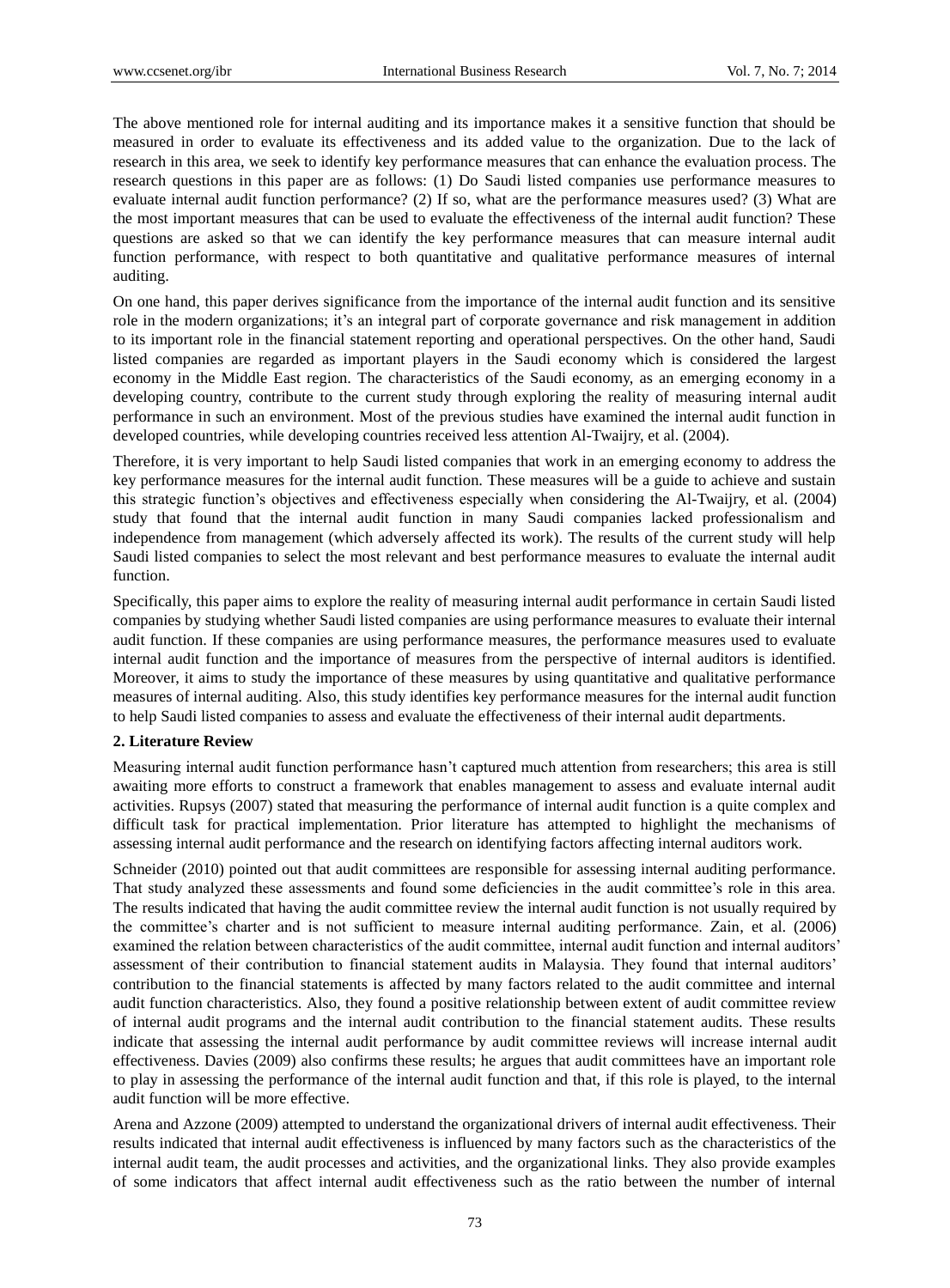auditors and employees, audit committee involvement in the activities of the internal auditors and the adoption of control risk self-assessment techniques. Mihret and Yismaw (2007) identified factors impacting internal audit effectiveness in the Ethiopian public sector. The study found that internal audit effectiveness is strongly influenced by internal audit quality and management support, whereas organizational setting and auditee attributes do not have a strong impact on audit effectiveness.

Other literature on the area of evaluating internal auditing performance explored the evaluation of internal auditing by external auditors and their coordination. Al-Twaijry et al. (2004) examined the relationship between the internal and external audit functions in the Saudi Arabian corporate sector. Their results revealed that external auditors expressed concern about the independence, scope of work, and small size of many internal audit departments. External auditors suggested that the objectivity, competence and work experience of internal auditors were important factors affecting the decision to rely on the work of internal auditors. Desai, et al. (2009) developed an internal auditing assessment model that considers interrelationships among specific factors used by external auditors to evaluate the strength of the internal auditing function based on three factors: competence, work performance, and objectivity. The study also identified specific elements used in the current study to evaluate each factor. The study concluded that when three factors have a strong or a perfect relationship, the strength of the internal audit function remains high even if there is positive or negative evidence about one of the factors. Also, Desai and Desai (2010) assert that the model developed by Desai et al. (2009) is an important step towards developing a decision aid for external auditors for evaluating the internal audit function. They argue that the three factors of their model can be used to evaluate the internal audit function and must be considered together in order to determine whether the internal auditing function operates well. The results of a recent study by Anderson et al. (2012) reveal that the internal audit function size is inversely associated with the percentage of internal audit employees that are Certified Internal Auditors and the extent of assurance and compliance activities outsourced to outsiders. The role of these two factors decreases the amount of work performed by the internal auditors and is an indicator of performance.

The above mentioned studies involved studying and identifying factors that affect internal auditing function in order to improve the effectiveness and quality of internal audit function. They identified various factors or characteristics that can improve the performance of internal audit function. Although they provide a framework to establish performance measures for internal auditing function, only a few studies formulate an integral framework that can be used inside the organizations to measure internal auditing performance and to evaluate this activity. Bota and Palfi (2009) mentioned that the focus of the research in this area became increasingly important after the release of the new version of internal auditing standard 1300 issued by The Institute of Internal Auditors in 2008 and applicable with 2009.

Seminogovas and Rupsys (2006) produced a comprehensive model to measure internal audit performance using the balanced scorecard framework, taking into consideration the linkage between internal audit and mission, goals, and strategy of the organization. Their framework for measuring internal auditing performance consists of four perspective encompassing innovation, competence and capabilities; auditing process; audit clients; and value and status of internal audit. These four perspectives must include short and long term performance measures, internal and external performance measures, leading and lagging indicators, and objective and subjective measures. The study argues that such a model will enable the internal audit function to play a significant role in achieving the organizational goals and strategy.

Rupsys and Boguslauskas (2007) provided empirical evidence on measuring internal auditing performance. They argue for the need to measure internal auditing performance using nontraditional measures that expand the current focus on efficiency and effectiveness. Also, they addressed the lack of evidence for a strong and complete framework for measuring internal audit performance. Their results highlighted the importance of measuring internal audit performance and presented the Input, Process, and Output model as an effective mechanism to measure internal audit performance.

The study of the Austin Chapter Research Committee (2009) captured a snapshot of how internal audit practitioners use performance measures; the results showed that the use of performance measures is still not universal for the internal audit function. Also, the most commonly used performance measures are related to audit quality, while very few financial efficiency measures are being used and almost no impact measures are to be found. Moreover, small internal audit departments are less likely to use performance measures than are larger ones. The study provided numerous examples about different types of performance measures that can be used to measure internal audit performance.

Measuring internal audit performance is still not grounded in a strong framework or model; there is no evidence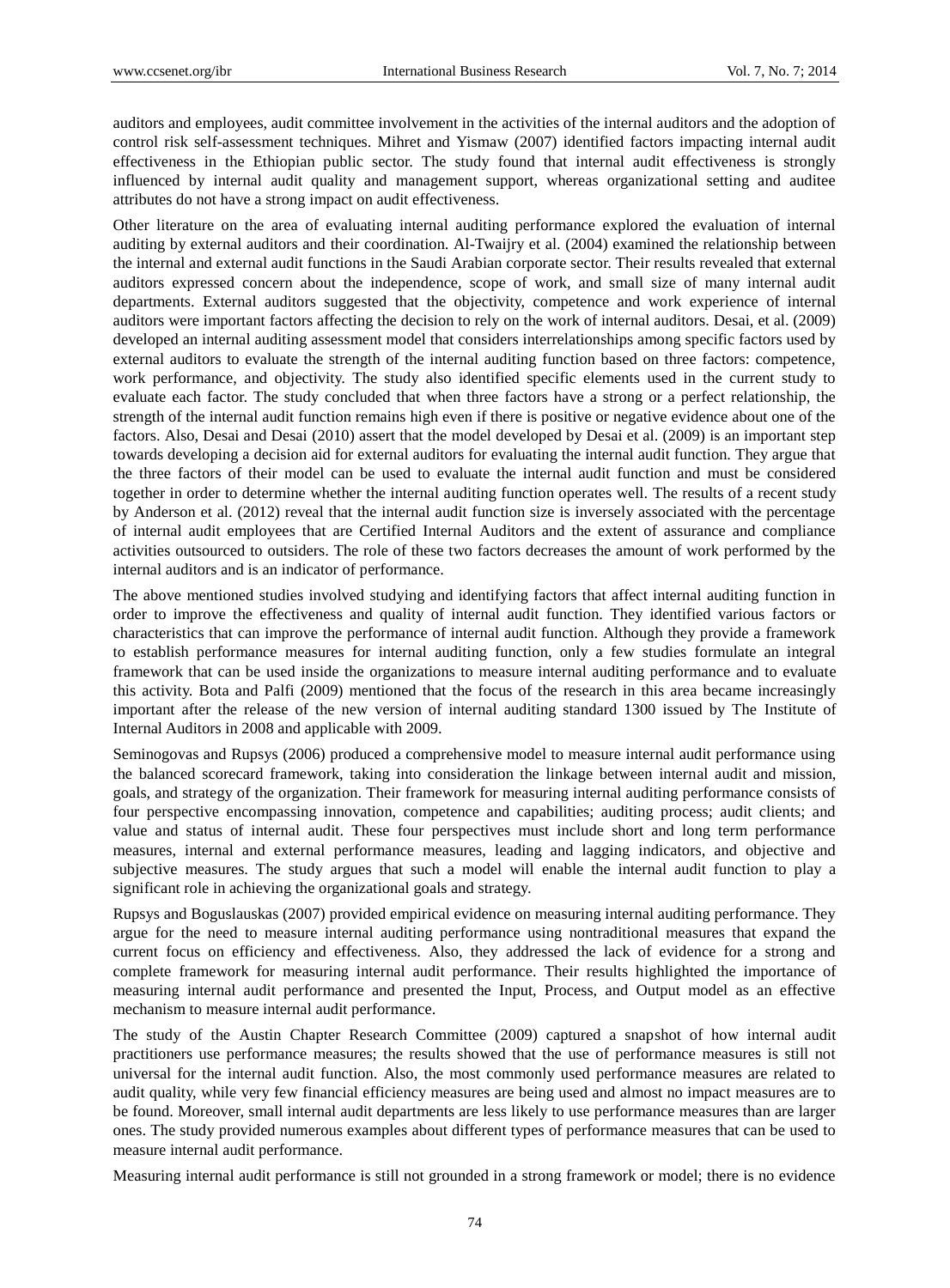that measures proposed by prior research can deliver the expected added value for internal audit function, especially in the emerging economics. This is supported by the results of Bin Kasim and Hanafi (2012) which indicate that most of the existing instruments measuring internal audit quality suffer major weaknesses that limit their value.

# **3. Hypotheses**

The first hypothesis of this study is explores the reality of using performance measures to measure internal audit function performance in the Saudi listed companies. Some studies, e.g., Austin (2009) found that almost 30% of the respondents don't have an established performance measures in their organizations. Thus, the first hypothesis of this study of this study explores the reality of measuring internal audit performance in the Saudi context:

**H1:** Saudi listed companies don't use performance measures to evaluate their internal audit function performance.

The main purpose of the Bota and Palfi (2009) study was to identify the most significant types of methods used in determining the performance of internal auditors. The study presents quantitative and qualitative methods for measuring internal audit function performance. Also, it provides evidence on using measurement tools like the balanced scorecard. They conclude that the choice of method depends on the management's belief of what method will best reflect internal audit's relevancy and efficiency and especially the strategic role of the internal audit function.

While the first hypothesis identifies the reality of using performance measures in general, the second and third hypothesis identifies the reality of using performance measures with regard to both quantitative and qualitative measures. Bota and Palfi (2009) indicated that internal audit performance measures can be classified as quantitative and qualitative measures. The main difference between quantitative and qualitative performance measures is that quantitative measures focus on daily regular operations, where qualitative measures focus on the long term perspective with regards to the general quality issues. The following two hypotheses examine the use of qualitative and quantitative performance measures separately:

**H2:** Saudi listed companies don't use quantitative performance measures to evaluate their internal audit function performance.

**H3**: Saudi listed companies don't use qualitative performance measures to evaluate their internal audit function performance.

Although these three hypotheses examine whether Saudi listed companies are using performance measures in evaluating the internal audit function performance with respect to both quantitative and qualitative measures, we need to know the importance of the measures with respect to improving the quality of measuring the internal audit function performance. Hypothesis four and five are formulated to produce this evidence:

**H4:** Quantitative performance measures are not important in evaluating the internal audit function performance in Saudi listed companies.

**H5:** Qualitative performance measures are not important in evaluating the internal audit function performance in Saudi listed companies.

This study extends the contributions of the literature by exploring the reality of measuring internal audit performance in Saudi listed companies; it also investigates the importance of measures that can be used in this sector to evaluate internal audit performance. By investigating the present situation of measuring the performance of internal audit function, the current study provides valuable data for both regulators and top management in Saudi organizations. Also, the results of the current study will be very useful in identifying important measures that can be used to assess the performance of the internal audit function, which in turn provides a mechanism by which the quality of this critical function can be improved.

## **4. Sample**

Measuring internal audit performance in the Saudi listed companies will be explored through this study, the process of measuring internal audit performance is not assigned for one person or one party in the firm. Schneider (2010) stated that evaluation of internal audit function is one of the audit committee responsibilities and can be done using both external or internal sources. Desai and Desai (2010) and Krishnamoorthy (2002) focused their papers on external auditor assessment of the internal audit performance. Also, IIA (2009, A) pointed to standard number 1300 that the chief audit executive must develop and maintain a quality assurance and improvement program which includes an evaluation of internal audit performance. The number of parties whose are responsible for measuring internal audit performance leads us to focus on the internal auditors as a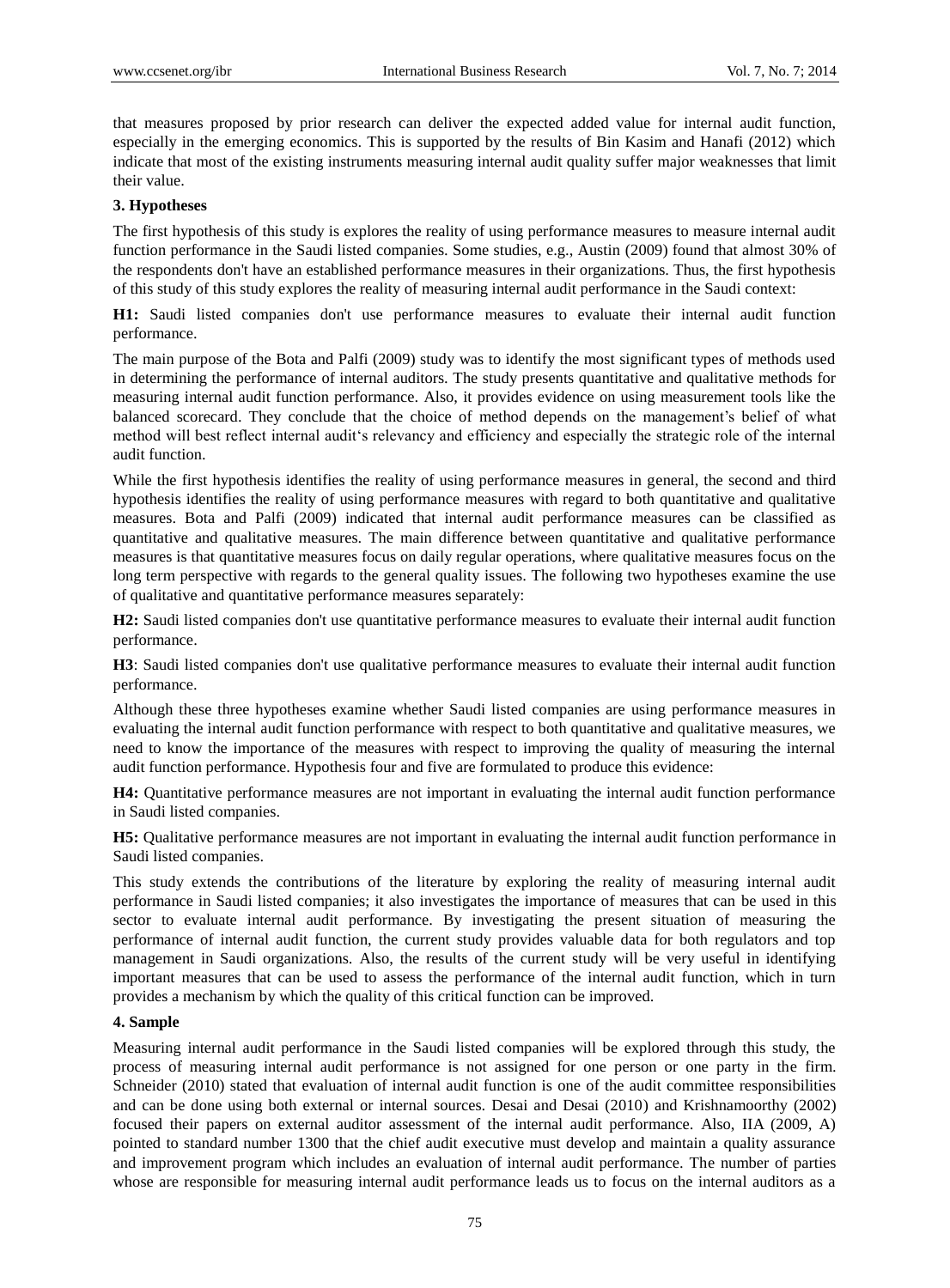source of the data rather than looking to others as the source of the data questionnaire. Therefore, the study sample consists of all chief internal auditors and internal auditors in Saudi listed companies (the total number of those auditors is not available in the published data). Therefore, the questionnaire was distributed to the internal auditing department in each listed company, and they were asked to allow each working auditor to answer it. In Saudi Arabia, 160 companies are listed in on the Saudi Stock Exchange (TADAWUL, 2013).

In this case, the results of the current study demonstrate the view point of the internal auditors which, in turn, resulted in exploring the measures used to evaluate the performance of the internal audit function. The internal auditors were to answer the questions based on their belief as to how their work is evaluated.

#### **5. Data Collection**

In order to collect the data needed for this study, a questionnaire was designed to contain questions about the internal auditing performance measures used in the Saudi listed companies. Moreover, it asks the study participants about the use of internal audit function performance measures and the most important measures that Saudi listed companies use to evaluate their internal audit function. This information is captured through the use of closed ended questions. The questionnaire is divided into two parts, the first questions ask if the companies are using defined measures; the answers for the questions in this parts were 1and zero (1 if the company is using the defined performance measure and zero otherwise). The second part contains questions about the importance of these measures from the view point of the internal auditors in the Saudi listed companies.

A five-point Likert scale (where  $1 =$  least important and  $5 =$  most important) was used to help determine the importance of each measure listed in the second part of the questionnaire. The researchers rely on literature and professional publications in this field to identify the common preferred measures in evaluating internal auditing performance with respect to both quantitative and qualitative measures, (Bota and Palfi, 2009; Austin Chapter Research Committee, 2009; IIA, 2009, B). Also, through the two parts, the researchers used both quantitative and qualitative measures to explain the current status in the Saudi listed companies.

The questionnaire was distributed to all listed companies that agreed to participate in this study (98 companies). Most of companies that refused to complete the questionnaire used confidentiality as the reason for not participating. The researchers collected 134 questionnaires. Most of companies completed only one questionnaire (by the internal auditing manager), while a few of them completed more than one.

## **6. Analysis and Results**

Questionnaire Based on the data collected from 134 questionnaires, the descriptive statistics that are presented in table 1 show that Saudi listed companies are using defined performance measures. In general, the mean of responses for questions that ask about using internal audit performance measures is 0.49 with a standard deviation 0.17; this indicates that Saudi listed companies are using performance measures to assess the performance of the internal audit function. At the same time, table 1 illustrates that the mean of responses for questions that ask about the quantitative performance measures is higher (reach 0.57 with the same standard deviation 0.17), while the mean of the responses for questions that ask about using qualitative performance measures is lower than the previous two means (0.37 with higher standard deviation 0.26).

These results for the descriptive statistics indicate that Saudi listed companies are using performance measures to evaluate the performance of its internal audit function. At the same time, it shows that quantitative performance measures are used more often than are qualitative performance measures.

|                                      | Minimum | Maximum | Mean | Std. Deviation |
|--------------------------------------|---------|---------|------|----------------|
| Use all measures                     | 0.18    | 0.71    | 0.49 | 0.17           |
| Use quantitative measures            | 0.24    | 0.71    | 0.57 | 0.17           |
| Use qualitative measures             | 0.08    | 0.69    | 0.37 | 0.26           |
| Importance of all measures           | 2.47    | 3.82    | 3.35 | 0.51           |
| Importance of quantitative measures. | 2.86    | 3.81    | 3.48 | 0.37           |
| Importance of qualitative measures.  | 1.15    | 3.85    | 3.1  |                |

Table 1. Descriptive statistics

The above mentioned results for descriptive statistics leads to a critical question: What are the most often used performance measures in Saudi listed companies? Table 2 presents frequency statistics about the use of the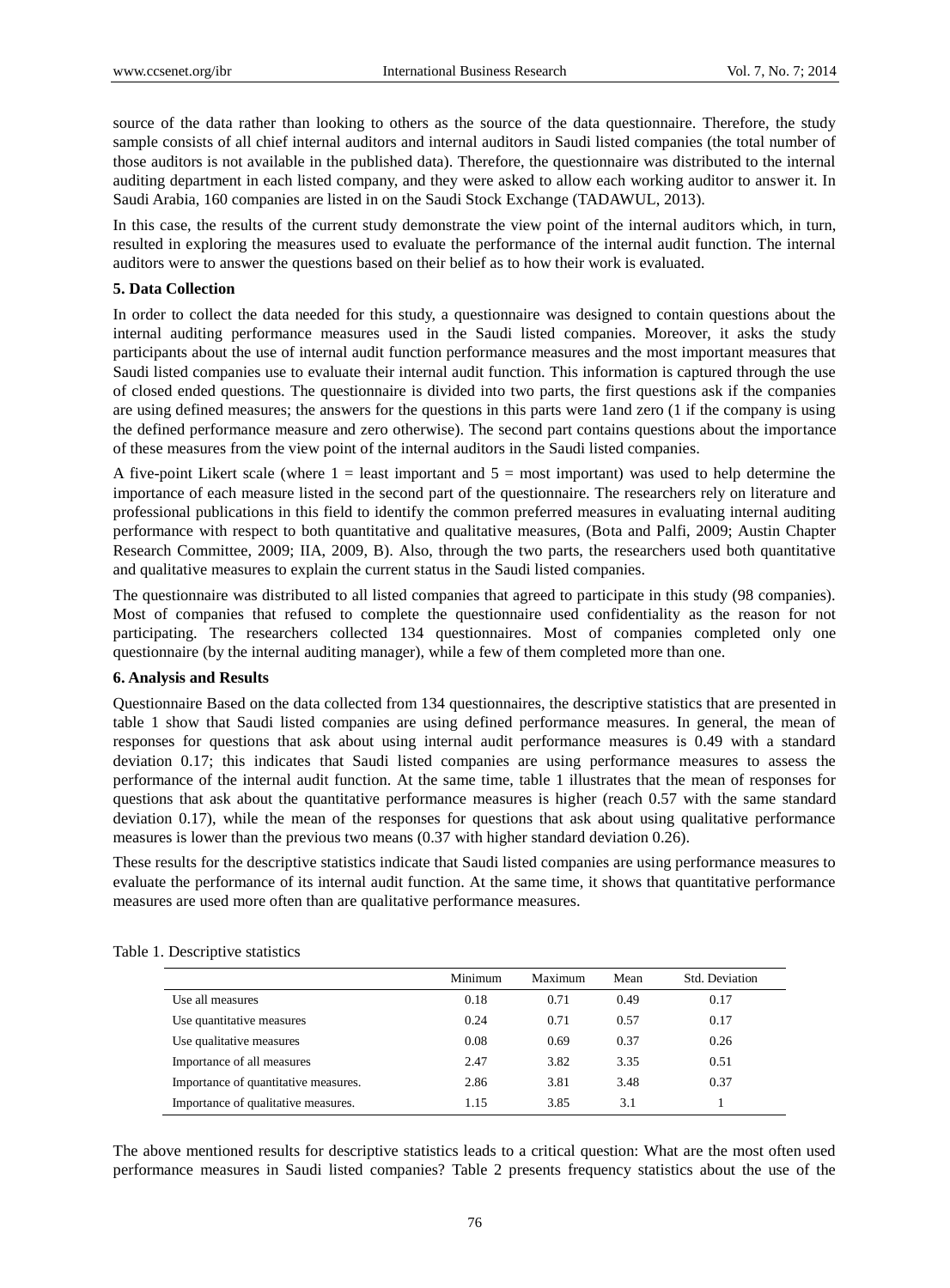defined measures. It is clear that many quantitative performance measures are used across all respondents and gives an indication of the measures they are using. While qualitative performance measures are not used as often as are quantitative ones, some of these measures are not used at all in the Saudi context, especially external and peer reviewing tests which are considered important mechanisms to assess professionals. These frequencies provide a deep understanding about the reality of performance measures used in Saudi listed companies.

| Table 2. Frequency statistics for used measures in Saudi listed companies |  |
|---------------------------------------------------------------------------|--|
|---------------------------------------------------------------------------|--|

| <b>Measure</b>                                                  | <b>Used</b>    |                  | <b>Not Used</b>  |                  |
|-----------------------------------------------------------------|----------------|------------------|------------------|------------------|
| <b>Quantitative Measures</b>                                    | Frequency      | Percent%         | Frequency        | Percent%         |
| Percent of completion against audit plan                        | 134            | 100              | $\overline{0}$   | $\overline{0}$   |
| Time required for issuing audit report                          | 109            | 81.3             | 25               | 18.7             |
| Time required for solving problems encountered during audit     | 53             | 39.6             | 81               | 60.4             |
| Time required to implement audit tasks                          | 134            | 100              |                  |                  |
| Number of violations that have been solved by passage of time   | 27             | 20.1             | 107              | 79.9             |
| Number of violations solved in excess of planned time           | 27             | 20.1             | 107              | 79.9             |
| Number of violations that have not been solved                  | 53             | 39.6             | 81               | 60.4             |
| Number of employees in the IA department                        | 109            | 81.3             | 25               | 18.7             |
| Number of requests by management                                | 59.7           | 40.3             | 80               | 59.7             |
| Number of meeting with the CEO                                  | $\overline{0}$ | $\boldsymbol{0}$ | 134              | 100              |
| Planned vs. actual time for audit task                          | 134            | 100              | $\boldsymbol{0}$ | $\boldsymbol{0}$ |
| Number of implemented recommendations                           | 27             | 20.1             | 107              | 79.9             |
| Number of consultancy services provided by IA department        | 134            | 100              | $\boldsymbol{0}$ | $\boldsymbol{0}$ |
| Number of improvement recommendations provided by IA Department | 134            | 100              | $\mathbf{0}$     | $\overline{0}$   |
| Experience of internal auditing team by years                   | 55             | 41               | 79               | 59               |
| Number of training hours                                        | 109            | 81.3             | 25               | 18.7             |
| Yearly turnover rate for internal auditing team                 | 82             | 61.2             | 52               | 38.8             |
| Planned vs. actual financial and human resources                | 28             | 20.9             | 106              | 79.1             |
| Number of professional certificates                             | 26             | 19.4             | 108              | 80.6             |
| <b>Qualitative Measures</b>                                     | Frequency      | Percent%         | Frequency        | Percent%         |
| Results of peer review tests                                    | $\overline{0}$ | $\overline{0}$   | 134              | 100              |
| Research and development activities                             | 54             | 40.3             | 80               | 59.7             |
| Questions after performing audit task                           | 28             | 20.9             | 106              | 79.1             |
| Interviews after performing audit task                          | 82             | 61.2             | 52               | 38.8             |
| Questions about the value added by audit function               | 54             | 40.3             | 80               | 59.7             |
| Auditees questions                                              | 28             | 20.9             | 106              | 79.1             |
| Management questions about audit function                       | 54             | 40.3             | 80               | 59.7             |
| Achievement of quality targets                                  | 51             | 38.1             | 83               | 61.9             |
| External review for IA                                          | $\Omega$       | $\overline{0}$   | 134              | 100              |
| Audit committee questions                                       | 82             | 61.2             | 52               | 38.8             |
| Stakeholders questions                                          | 26             | 19.4             | 108              |                  |
| Stakeholders feedback                                           | 54             | 40.3             | 80               | 59.7             |
| Reliance on internal auditors                                   | 109            | 81.3             | 25               | 18.7             |

These statistics indicate that Saudi listed companies use performance measures to assess the performance of internal audit function. The importance of these measures is described in table 3 which provides insight as to how internal auditors use the measures.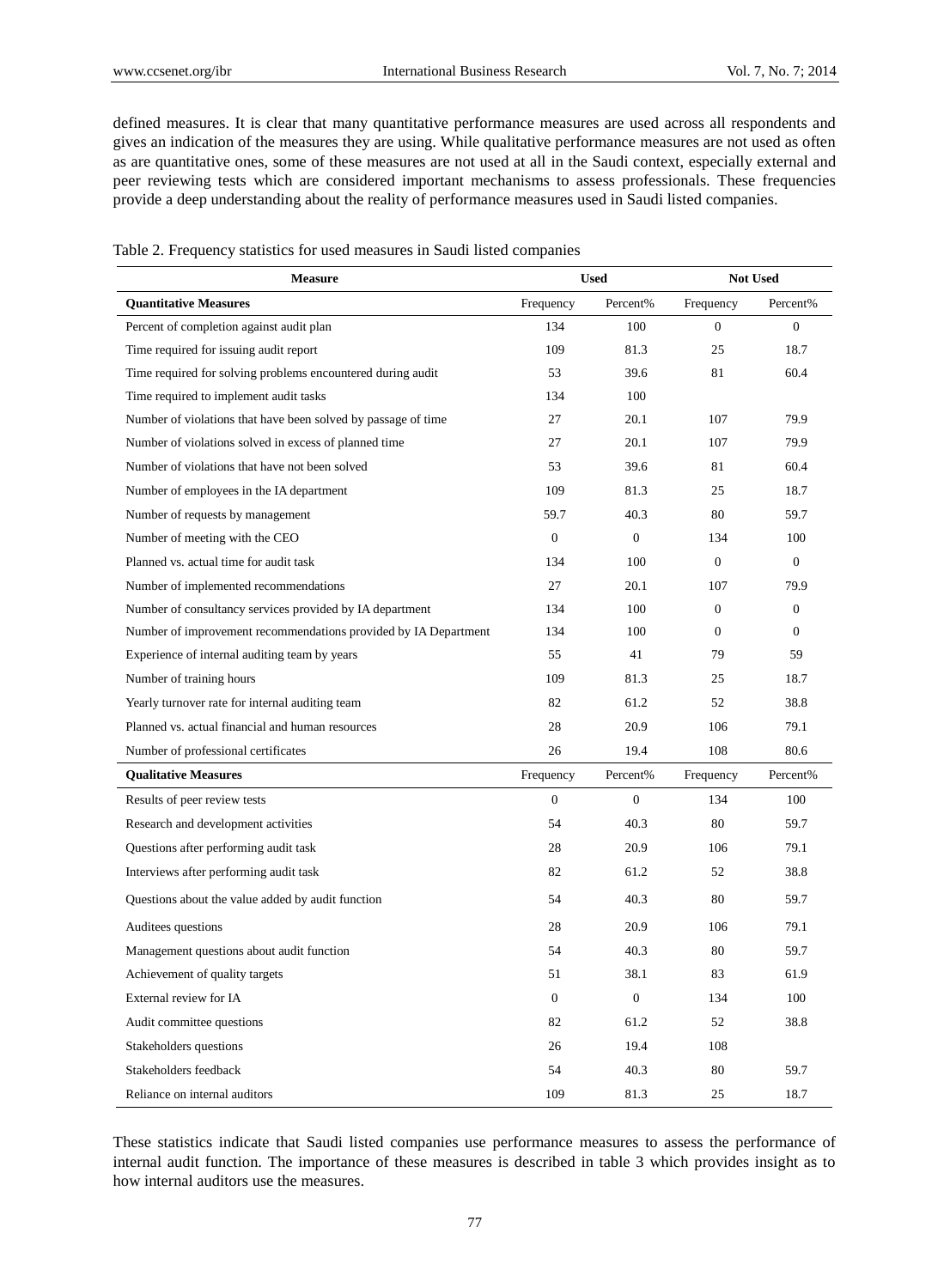## Table 3. Descriptive statistics

|                                      | Minimum | Maximum | Mean | Std. Deviation |
|--------------------------------------|---------|---------|------|----------------|
| Use all measures                     | 0.18    | 0.71    | 0.49 | 0.17           |
| Use quantitative measures            | 0.24    | 0.71    | 0.57 | 0.17           |
| Use qualitative measures             | 0.08    | 0.69    | 0.37 | 0.26           |
| Importance of all measures           | 2.47    | 3.82    | 3.35 | 0.51           |
| Importance of quantitative measures. | 2.86    | 3.81    | 3.48 | 0.37           |
| Importance of qualitative measures.  | 1.15    | 3.85    | 3.1  |                |

In table 3, we note that internal auditors perceive that use of the defined performance measures is important. Their answers were collected based on Likert scale (where  $1 =$  least important and  $5 =$  most important). The mean for their answers to all measures is 3.35 (above the test value 3) with a smooth standard deviation 0.51. But after dividing these measures into quantitative and qualitative, we see that the mean for the answers involving quantitative measures is higher than the mean for qualitative answers (3.48 and 3.10, respectively), with standard deviations (0.37 and 0.99, respectively), which indicate that internal auditors in Saudi listed companies consider quantitative performance measures more important than qualitative measures.

To have a deeper clarification, additional descriptive statistics for the importance of the defined performance measures are presented in table 4. The mean number indicates the level of importance of each measure. It is clear that internal auditors agree that percent of completion against audit plan is the most important quantitative measure while number of meetings with the CEO is the lowest important one. At the same time, respondents indicate that stakeholders' feedback is the most important qualitative measure, while questions asked after performing audit tasks is the least important one. Table 4 presents data on what measures internal auditors think companies will use to assess their performance. These data can be used by organizations to build their assessment systems.

| Measure                                                         | Impotency |           |  |
|-----------------------------------------------------------------|-----------|-----------|--|
| <b>Quantitative Measures</b>                                    | Mean      | Std. Dev. |  |
| Percent of completion against audit plan                        | 5         | $\Omega$  |  |
| Time required for issuing audit report                          | 4.19      | 0.4       |  |
| Time required for solving problems encountered during audit     | 2.78      | 1.47      |  |
| Time required to implement audit tasks                          | 4.79      | 0.41      |  |
| Number of violations that have been solved by passage of time   | 2.19      | 0.99      |  |
| Number of violations solved in excess of planned time           | 2.19      | 0.99      |  |
| Number of violations that have not been solved                  | 2.78      | 1.47      |  |
| Number of employees in the IA department                        | 4.59      | 0.49      |  |
| Number of requests by management                                | 3.57      | 1.75      |  |
| Number of meeting with the CEO                                  | 1.4       | 0.49      |  |
| Planned vs. actual time for audit task                          | 4.79      | 0.41      |  |
| Number of implemented recommendations                           | 2.4       | 1.37      |  |
| Number of consultancy services provided by IA department        | 4.79      | 0.41      |  |
| Number of improvement recommendations provided by IA Department | 4.59      | 0.49      |  |
| Experience of internal auditing team by years                   | 3.19      | 1.84      |  |
| Number of training hours                                        | 4.19      | 1.17      |  |
| Yearly turnover rate for internal auditing team                 | 3.4       | 1.63      |  |
| Planned vs. actual financial and human resources                | 2.44      | 1.37      |  |
| Number of professional certificates                             | 3.8       | 1.48      |  |

Table 4. Descriptive statistics for the importance of performance measures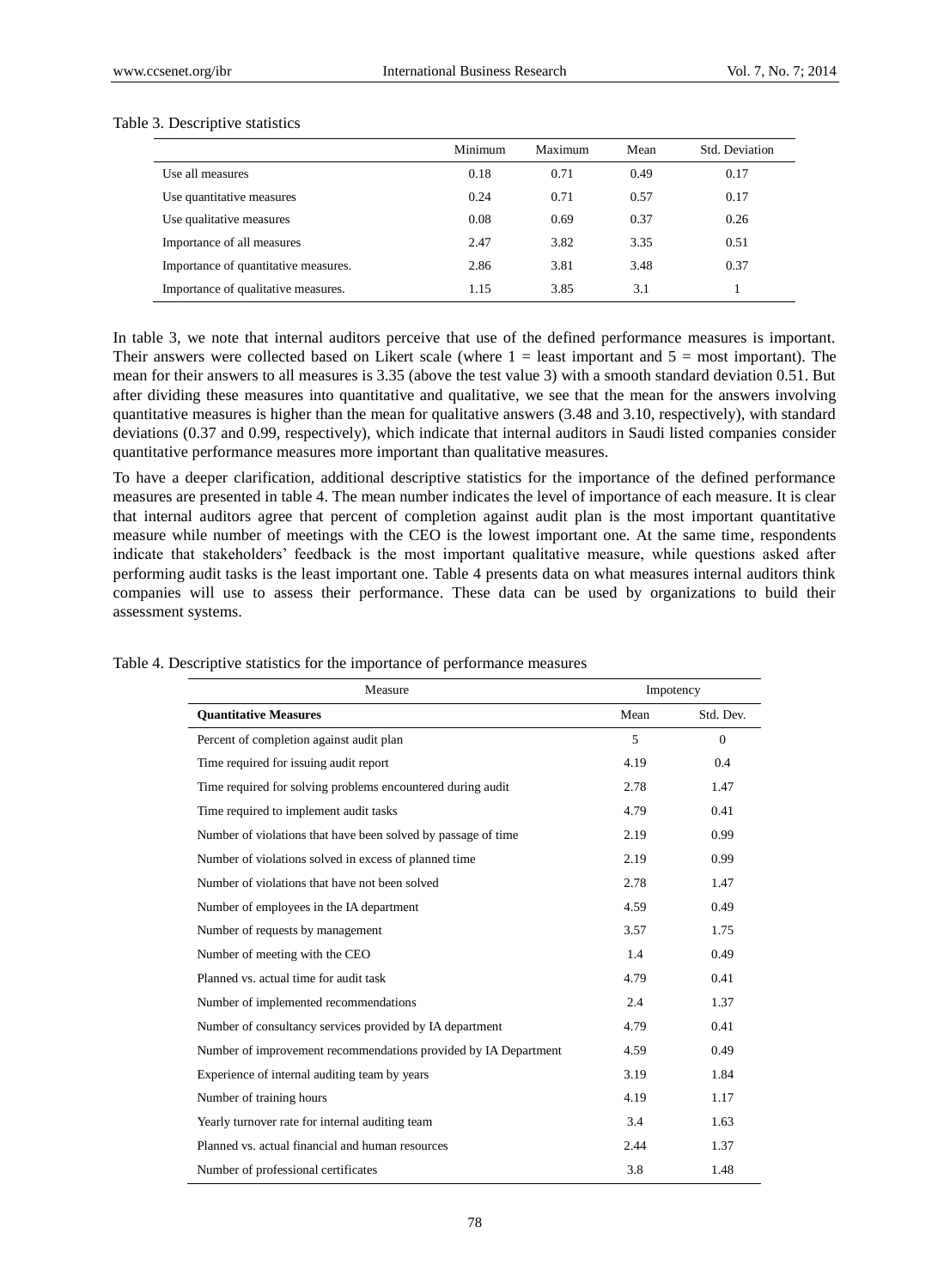| <b>Oualitative Measures</b>                       |      |      |
|---------------------------------------------------|------|------|
| Results of peer review tests                      | 2.58 | 1.02 |
| Research and development activities               | 3.38 | 1.19 |
| Questions after performing audit task             | 1.6  | 0.49 |
| Interviews after performing audit task            | 1.81 | 1.19 |
| Questions about the value added by audit function | 3.4  | 1.21 |
| Auditees questions                                | 3.4  | 1.21 |
| Management questions about audit function         | 2.19 | 1.15 |
| Achievement of quality targets                    | 2.81 | 1.49 |
| External review for IA                            | 3.58 | 1.36 |
| Audit committee questions                         | 3.38 | 1.36 |
| Stakeholders questions                            | 3.61 | 1.51 |
| Stakeholders feedback                             | 3.78 | 1.47 |
| Reliance on internal auditors                     | 3.79 | 0.98 |

To examine the hypotheses, the one-sample t test is used based on a specific test value for each hypothesis. The first hypothesis tests whether Saudi listed companies are using performance measures to assess the performance of internal audit function.

Table 4 presents the statistics for the one-sample t test used to test this hypothesis. Clearly, Saudi listed companies are using defined measures in assessing the performance of internal audit function; the t-value is 33.05 at 0.00 sig. level, which leads to the rejection of the first null hypothesis.

Table 5. One-sample test for using measures

|                           |       | Test Value = $0$ |                   |                 |  |
|---------------------------|-------|------------------|-------------------|-----------------|--|
|                           |       | df               | $Sig. (2-tailed)$ | Mean Difference |  |
| Use all measures          | 33.05 | 133              | $\theta$          | 0.49            |  |
| Use quantitative measures | 38.47 | 133              | $^{(1)}$          | 0.57            |  |
| Use qualitative measures  | 16.74 | 133              | 0                 | 0.37            |  |

At the same time, both hypothesis H2 and H3 are designed to investigate whether Saudi listed companies are using quantitative and qualitative performance measures.

Based on the results of the one-sample t-test presented in table 4, we reject both null hypotheses regarding quantitative and qualitative measures (the t-values are 38.47 and 16.34, respectively). These results indicate that Saudi listed companies are using both quantitative and qualitative measures, but quantitative ones are much more likely to be used.

Such results can be explained through the strength of accounting and auditing regulations in the Saudi context. Saudi accounting and auditing standards were classified as 19th out of 144 countries in the Global Competitiveness Report (2012–2013) issued by World Economic Forum (2013). Also, Saudi Arabia has more than one monitoring agency that supervises and controls listed companies (e.g., the Saudi Arabian Monetary Agency that supervises the Banking and Insurance sector; the Saudi Stock Exchange that monitors all Saudi listed companies; and ministry of commerce that supervise all Saudi companies). Also, Saudi economy gets rank 18th worldwide (World Economic Forum. 2013), which means higher competition and much transparency needs for Saudi companies. All of these factors can be considered as motivators to control a critical function as internal auditing in Saudi listed companies. At the same time, such results are in line with the findings of the Austin Chapter Research Committee (2009) which indicate that measuring internal audit performance is very important (but still without a comprehensive framework).

The use of performance measures to assess the performance of internal audit function that has been evidenced earlier does not fully meets the study objectives; both hypothesis H4 and H5 are designed to clarify which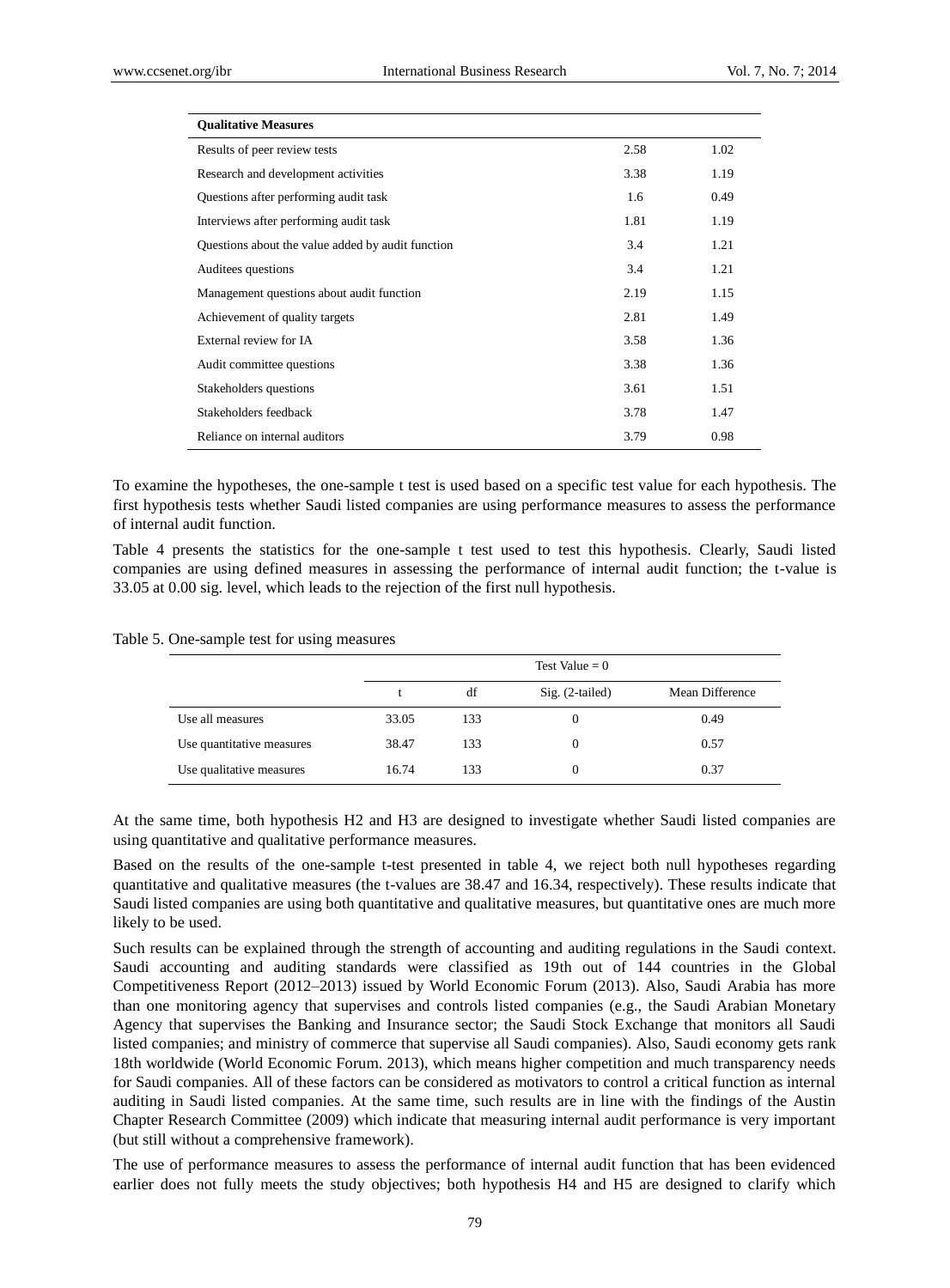performance measures, quantitative or qualitative, are more important in the Saudi context.

Table 5 presents the results of a one-sample t-test that answers this question based on a test value that equals 3. The results indicate that internal auditors in the Saudi listed companies agree on the importance of quantitative performance measures where the t value is positive and equals 14.79 at zero significance Level. This leads us to reject the fourth null hypotheses. Whereas they don't seem to agree on the importance of the qualitative performance measures, the t-value is a positive 1.21 but is not significant.

|                                      | Test Value $=$ 3 |     |                   |                 |
|--------------------------------------|------------------|-----|-------------------|-----------------|
|                                      |                  | df  | $Sig. (2-tailed)$ | Mean Difference |
| Importance of all measures           | 7.87             | 133 |                   | 0.35            |
| Importance of quantitative measures. | 14.8             | 133 |                   | 0.48            |
| Importance of qualitative measures.  | 1.21             | 133 | 0.23              | (0.1)           |

Table 6. One-sample test for the importance of measures

Such a result can be explained through the higher subjectivity of the evaluating person when using qualitative performance measures compared to the quantitative measures, especially when considering that this study is of an emerging market like the Saudi market. Also, the weakness in using peer review tests and external reviewers as shown in table 2 clarifies this result and supports the reasoning that internal auditors don't consider qualitative measures as important as quantitative ones due to the subjectivity of these matters. Also, these results are consistent with Bota and Palfi (2009) who explained the difference between quantitative and qualitative performance measures and how can they be used by organizations.

# **7. Discussion and Conclusion**

The internal audit function is becoming more important due to its role in modern organizations as a strategic tool that is linked to the organizational objectives. This importance increases the need to have a solid framework to assess and measure its performance in order to maintain the effectiveness of the work that internal auditors perform. Previous literature hasn't adequately devoted enough attention to this area and this inadequacy reflects the need to explore how organizations are assessing the performance of the internal audit function. The current study aims to explore the performance measures that are used to evaluate the internal audit function in Saudi listed companies, and to identify the important measures with respect to both quantitative and qualitative performance measures. The current study contributes to the literature by exploring the reality of measuring internal audit performance and the importance of the internal audit function. Also, the results of the current study are very useful in addressing and identifying the important measures that can be used to assess the performance of the internal audit function especially in an emerging and fast growing economy like the Saudi Arabia market. A questionnaire was developed based on relevant literature and professional publications and distributed to internal auditors in Saudi listed companies. The results of the statistical analysis reveal that Saudi listed companies are using both quantitative and qualitative performance measures. Also, internal auditors are considering quantitative measures more important than qualitative measures. At the same time, we find that internal auditors agree that percent of completion against audit plan is the most important quantitative measure while number of meetings with the CEO is the least important one. At the same time, respondents believe that stakeholders' feedback is the most important qualitative measure, while s asking questions after performing audit tasks is the least important one. The results of the current study can be explained by reference to the large size of the Saudi market and its strong regulators, while at the same time, subjectivity in the qualitative performance measures may be the reason behind the internal auditors' lower opinion about the importance of these measures. An additional investigation on the factors that affect the performance of internal audit function, and how companies are implementing the performance measures is important, especially in emerging economies like Saudi.

#### **References**

Al-Twaijry, A. A. M., Brierley, J. A., & Gwilliam, D. R. (2003). The Development of Internal Audit in Saudi Arabia: An Institutional Theory Perspective. *Critical Perspectives on Accounting, 14*(5), 507–531. http://dx.doi.org/10.1016/S1045-2354(02)00158-2

Al-Twaijry, A. A. M., Brierley, J. A., & Gwilliam, D. R. (2004). An Examination of the Relationship Between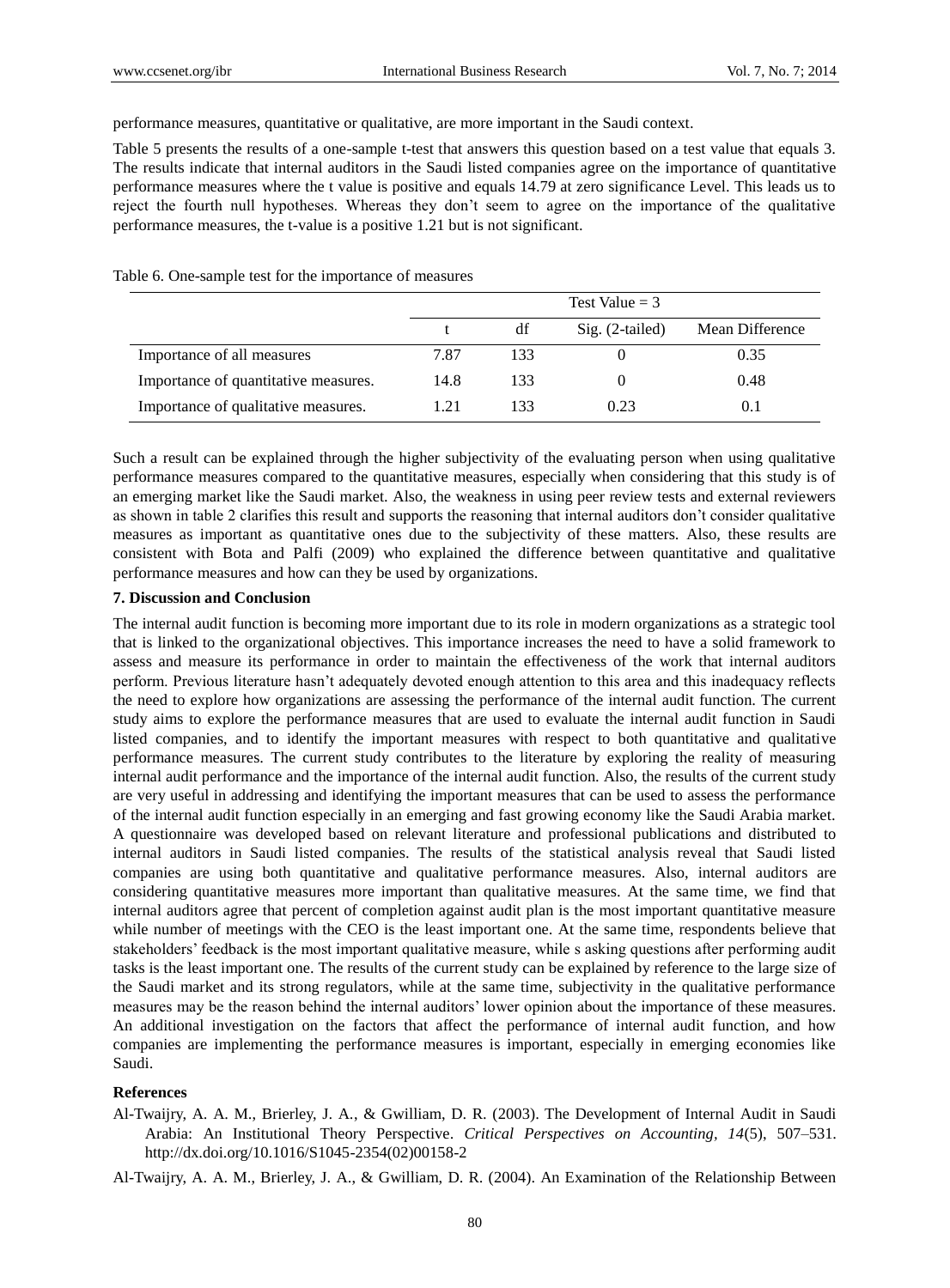Internal and External Audit in the Saudi Arabian Corporate Sector. *Managerial Auditing Journal, 19*(7), 929–944. http://dx.doi.org/10.1108/02686900410549448

- Anderson, U. L., Christ, M. H., Johnstone, K. M., & Rittenberg, L. E. (2012). A Post-SOX Examination of Factors Associated with the Size of Internal Audit Functions. *Accounting Horizons, 26*(2), 167–191. http://dx.doi.org/10.2308/acch-50115
- Arena, M., & Azzone, G. (2009). Identifying Organizational Drivers of Internal Audit Effectiveness. *International Journal of Auditing, 13*(1), 43–60. http://dx.doi.org/10.1111/j.1099-1123.2008.00392.x
- Austin Chapter Research Committee. (2009). Performance Measures of Internal Functions: A Research Project. The Institute of Internal Auditors Research Foundation, Austin Chapter, USA.
- Bin Kasim, M. A., & Hanafi, S. R. B. (2012). Assessment of quality for internal audit functions: A quest for a valid and reliable instrument. *African Journal of Business Management, 6*(9), 3402–3412.
- Bota, C., & Palfi, C. (2009). Measuring and Assessment of Internal Auditor's Effectiveness. *Annals of the University of Oradea, Economic Science Series, 18*(3), 784–790.
- Davies, M. (2009). Effective Working Relationships Between Audit Committees and Internal Audit—the Cornerstone of Corporate Governance in Local Authorities, a Welsh Perspective. *Journal of Management and Governance, 13*(1–2), 41–73. http://dx.doi.org/10.1007/s10997-008-9070-9
- Desai, R., & Desai, V. (2010). Towards a Decision Aid for External Audit Evaluation of the Internal Audit Function. *Journal of Global Business Issues, 4*(1), 69–72.
- Desai, V., Roberts, R. W., & Srivastava, R. (2009). An Analytical Model for External Auditor Evaluation of the Internal Audit Function Using Belief Functions. *Contemporary Accounting Research, 27*(2), 537–575. http://dx.doi.org/10.1111/j.1911-3846.2010.01016.x
- Haat, M. H., Rahman, R. A., & Mahenthiran, S. (2008). Corporate Governance, Transparency and Performance of Malaysian Companies. *Managerial Auditing Journal, 23*(8), 744–778. http://dx.doi.org/10.1108/02686900810899518
- IIA. (2009a). International Standards for the Professional Practice of Internal Auditing, The Institute of Internal Auditors.
- IIA. (2009b). *Knowledge Report: Measuring Internal Audit Performance.* Retrieved from http://www.theiia.org/GIAN
- Krishnamoorthy, G. (2002). A Multistage Approach to External Auditors' Evaluation of the Internal Audit Function. *Auditing: A Journal of Practice and Theory, 21*(1), 95–121. http://dx.doi.org/10.2308/aud.2002.21.1.95
- Mihret, D. G., & Yismaw, A. W. (2007). Internal audit effectiveness: an Ethiopian public sector case study. *Managerial Auditing Journal, 22*(5), 470–484. http://dx.doi.org/10.1108/02686900710750757
- Mihret, D. G., James, K., & Mula, J. M. (2010). Antecedents and Organizational Performance Implications of Internal Audit Effectiveness. *Pacific Accounting Review, 22*(3), 224–252. http://dx.doi.org/10.1108/01140581011091684
- Prawitt, D. F., Smith, J. L., & Wood, D. A. (2009). Internal Audit Quality and Earnings Management. *The Accounting Review, 84*(4), 1255–1280. http://dx.doi.org/10.2308/accr.2009.84.4.1255
- Rupšys, R. (2007). Practical Aspects of the Integration of Internal Audit Activities Measures. *Economics & Management*, 108–113.
- Rupšys, R., & Boguslauskas, V. (2007). Measuring Performance of Internal Auditing: Empirical Evidence. *Engineering Economics*, 9–15.
- Ruud, T. F. (2003). *Research opportunities in internal auditing, the internal audit function: an integral part of organizational governance*. Altamonta Springs, FL, The Institute of Internal auditors.
- Saudi Arabian Monetary Agency. (2010). Quarterly Statistical Bulletin.
- Schneider, A. (2010). Assessment of Internal Auditing by Audit Committees. *Academy of Accounting & Financial Studies Journal, 14*(2), 19–26.
- Seminogovas, B., & Rupšys, R. (2006). Creating Strategy maps for Internal audit activity in the context of BSC. *Management of Organizations: Systematic Research, 39*, 215–227.